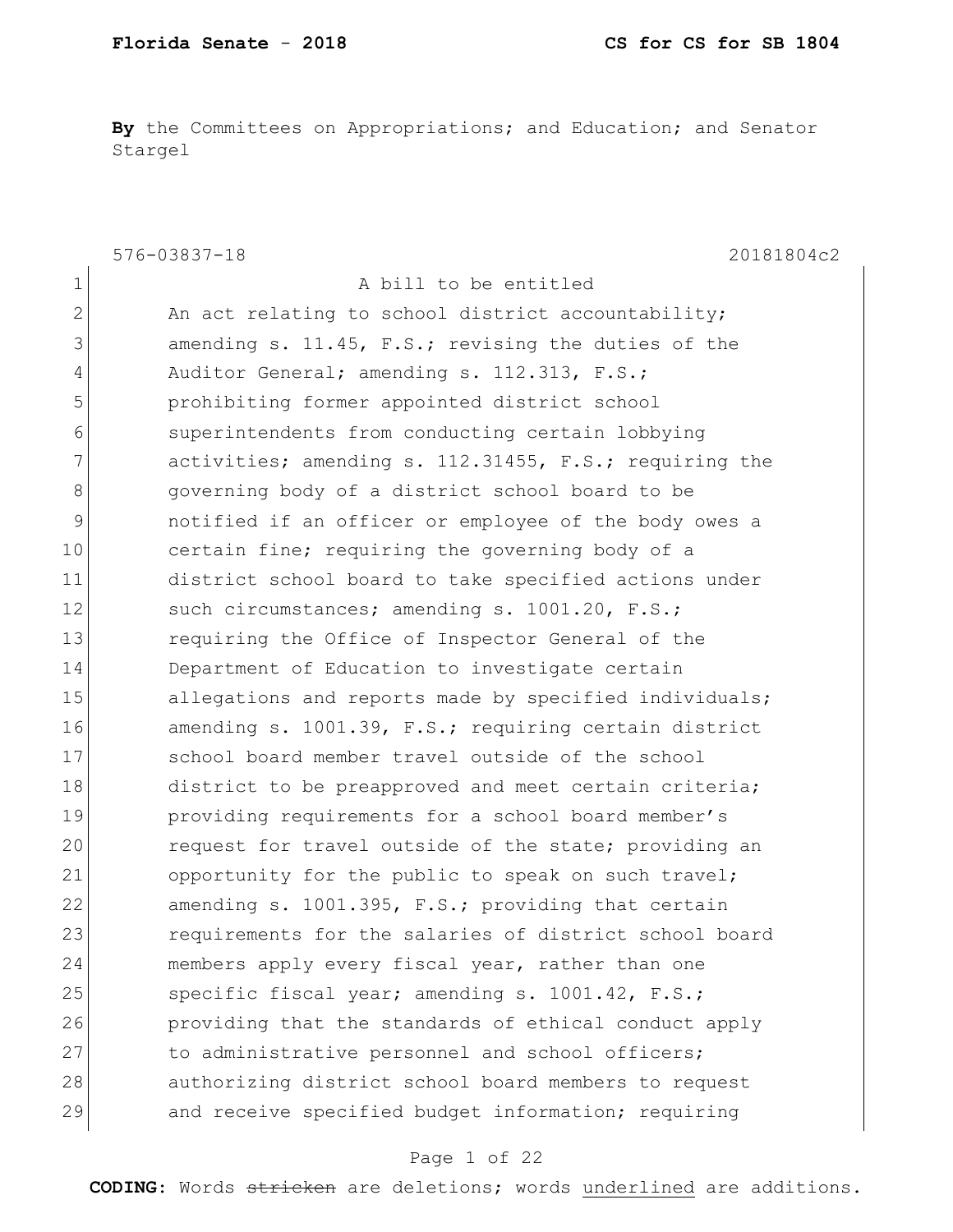|    | 20181804c2<br>$576 - 03837 - 18$                       |
|----|--------------------------------------------------------|
| 30 | employment of internal auditors in certain school      |
| 31 | districts; revising provisions relating to the scope   |
| 32 | of such internal auditors; amending s. 1010.20, F.S.;  |
| 33 | requiring each school district to report certain       |
| 34 | expenditures to the Department of Education; providing |
| 35 | department responsibilities; amending s. 1010.30,      |
| 36 | F.S.; requiring certain entities to conduct an audit   |
| 37 | overview under certain circumstances; providing the    |
| 38 | contents of the overview; amending ss. 1011.01 and     |
| 39 | 1011.03, F.S.; conforming provisions and cross-        |
| 40 | references to changes made by the act; amending s.     |
| 41 | 1011.035, F.S.; requiring each district school board   |
| 42 | to post on its website certain graphical               |
| 43 | representations and a link to a certain web-based tool |
| 44 | on the department's website; providing requirements    |
| 45 | for such graphical representations; amending s.        |
| 46 | 1011.051, F.S.; requiring a district school board to   |
| 47 | limit certain expenditures by a specified amount if    |
| 48 | certain financial conditions exist for a specified     |
| 49 | period of time; requiring the department to contract   |
| 50 | with a third party to conduct an investigation under   |
| 51 | certain circumstances; providing requirements for such |
| 52 | investigation; requiring the results of such           |
| 53 | investigation to include certain information and be    |
| 54 | provided to certain entities; amending s. 1011.06,     |
| 55 | F.S.; requiring each district school board to approve  |
| 56 | certain expenditures by amending its budget and        |
| 57 | provide a public explanation for such budget           |
| 58 | amendments; amending s. 1011.09, F.S.; providing       |
|    |                                                        |

# Page 2 of 22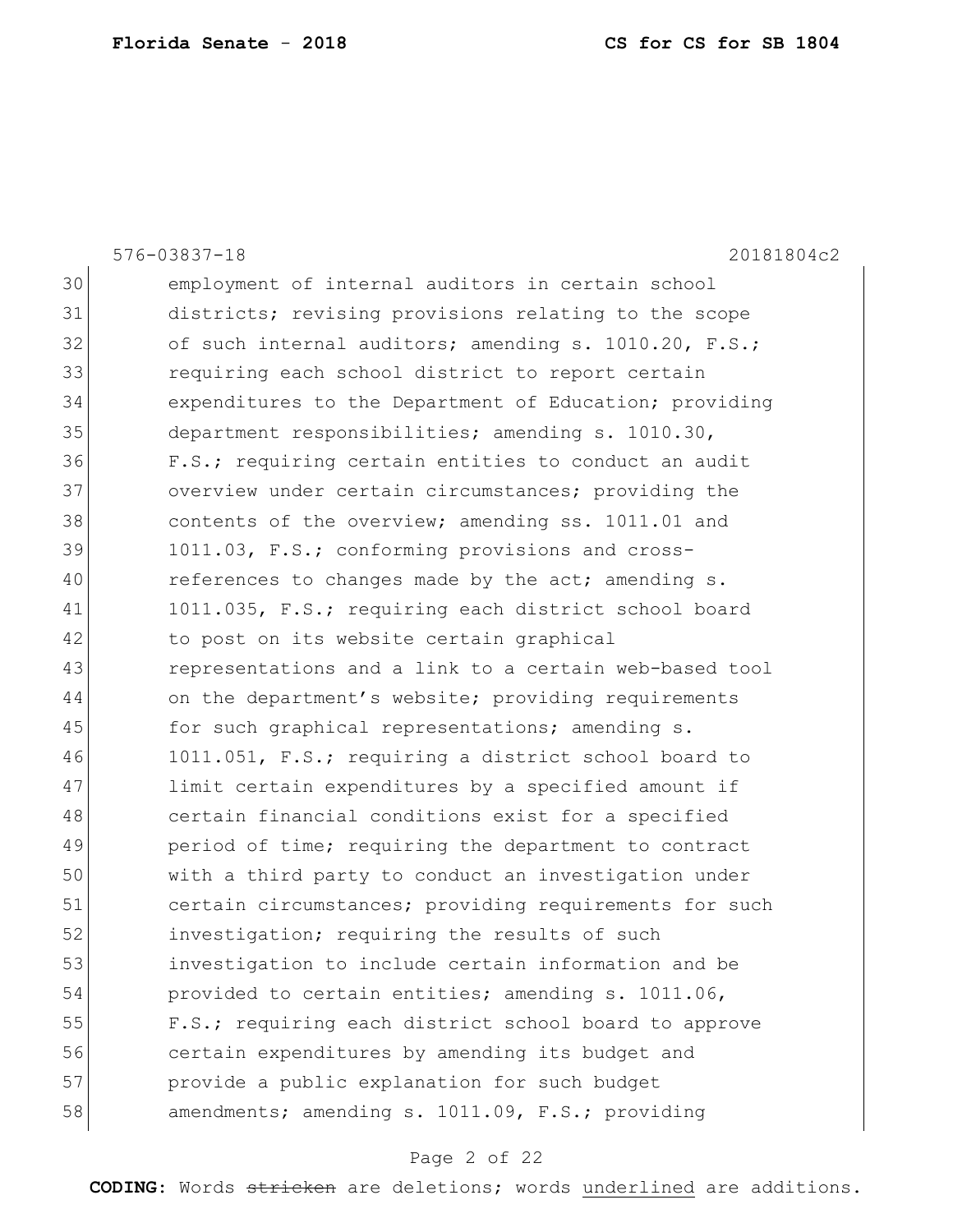|    | $576 - 03837 - 18$<br>20181804c2                                  |
|----|-------------------------------------------------------------------|
| 59 | certain expenditure limitations for a school district             |
| 60 | that meets specified criteria; amending s. 1011.10,               |
| 61 | F.S.; requiring certain school districts to withhold              |
| 62 | certain district school board member and district                 |
| 63 | school superintendent salaries until certain                      |
| 64 | conditions are met; amending s. 1011.60, F.S.;                    |
| 65 | conforming cross-references; repealing s. 1011.64,                |
| 66 | F.S., relating to school district minimum classroom               |
| 67 | expenditure requirements; amending s. 1012.23, F.S.;              |
| 68 | prohibiting a district school superintendent and                  |
| 69 | district school board from appointing or employing                |
| 70 | certain individuals in certain positions; providing an            |
| 71 | exception; requiring the Commission on Ethics to                  |
| 72 | investigate alleged violations; amending s. 1002.395,             |
| 73 | F.S.; conforming a cross-reference; providing an                  |
| 74 | appropriation; providing an effective date.                       |
| 75 |                                                                   |
| 76 | Be It Enacted by the Legislature of the State of Florida:         |
| 77 |                                                                   |
| 78 | Section 1. Present paragraph (k) of subsection (2) of             |
| 79 | section 11.45, Florida Statutes, is redesignated as paragraph     |
| 80 | $(l)$ , and a new paragraph $(k)$ is added to that subsection, to |
| 81 | read:                                                             |
| 82 | 11.45 Definitions; duties; authorities; reports; rules.-          |
| 83 | (2) DUTIES. - The Auditor General shall:                          |
| 84 | (k) Contact each district school board, as defined in s.          |
| 85 | 1003.01(1), with the findings and recommendations contained       |
| 86 | within the Auditor General's previous operational audit report.   |
| 87 | The district school board shall provide the Auditor General with  |
|    |                                                                   |

# Page 3 of 22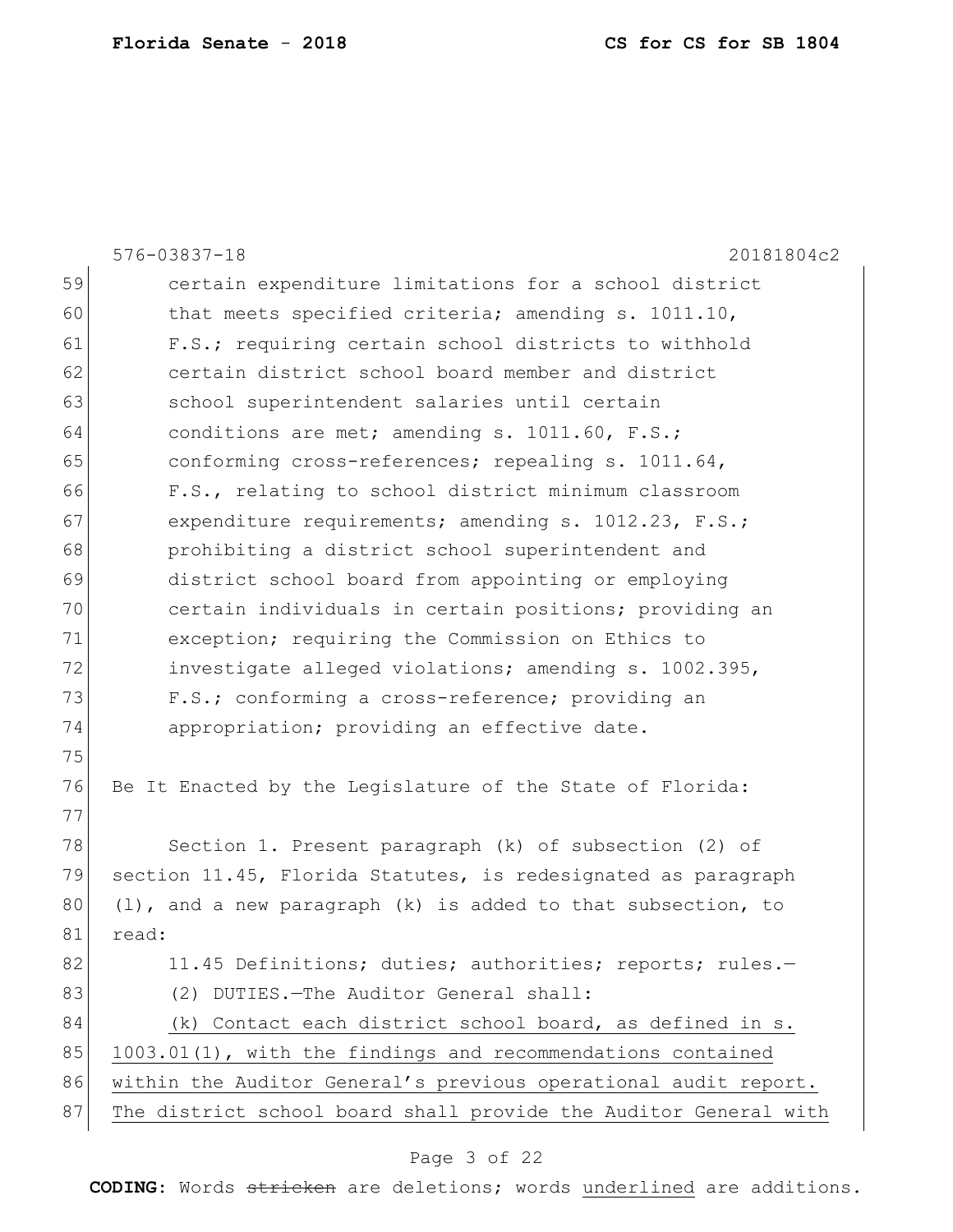|     | $576 - 03837 - 18$<br>20181804c2                                 |
|-----|------------------------------------------------------------------|
| 88  | evidence of the initiation of corrective action within 45 days   |
| 89  | after the date it is requested by the Auditor General and        |
| 90  | evidence of completion of corrective action within 180 days      |
| 91  | after the date it is requested by the Auditor General. If the    |
| 92  | district school board fails to comply with the Auditor General's |
| 93  | request or is unable to take corrective action within the        |
| 94  | required timeframe, the Auditor General shall notify the         |
| 95  | Legislative Auditing Committee.                                  |
| 96  |                                                                  |
| 97  | The Auditor General shall perform his or her duties              |
| 98  | independently but under the general policies established by the  |
| 99  | Legislative Auditing Committee. This subsection does not limit   |
| 100 | the Auditor General's discretionary authority to conduct other   |
| 101 | audits or engagements of governmental entities as authorized in  |
| 102 | subsection (3).                                                  |
| 103 | Section 2. Subsection (14) of section 112.313, Florida           |
| 104 | Statutes, is amended to read:                                    |
| 105 | 112.313 Standards of conduct for public officers, employees      |
| 106 | of agencies, and local government attorneys.-                    |
| 107 | (14) LOBBYING BY FORMER LOCAL OFFICERS; PROHIBITION.-A           |
| 108 | person who has been elected to any county, municipal, special    |
| 109 | district, or school district office or appointed superintendent  |
| 110 | of a school district may not personally represent another person |
| 111 | or entity for compensation before the government body or agency  |
| 112 | of which the person was an officer for a period of 2 years after |
| 113 | vacating that office. For purposes of this subsection:           |
| 114 | (a) The "government body or agency" of a member of a board       |
| 115 | of county commissioners consists of the commission, the chief    |
| 116 | administrative officer or employee of the county, and their      |
|     |                                                                  |

#### Page 4 of 22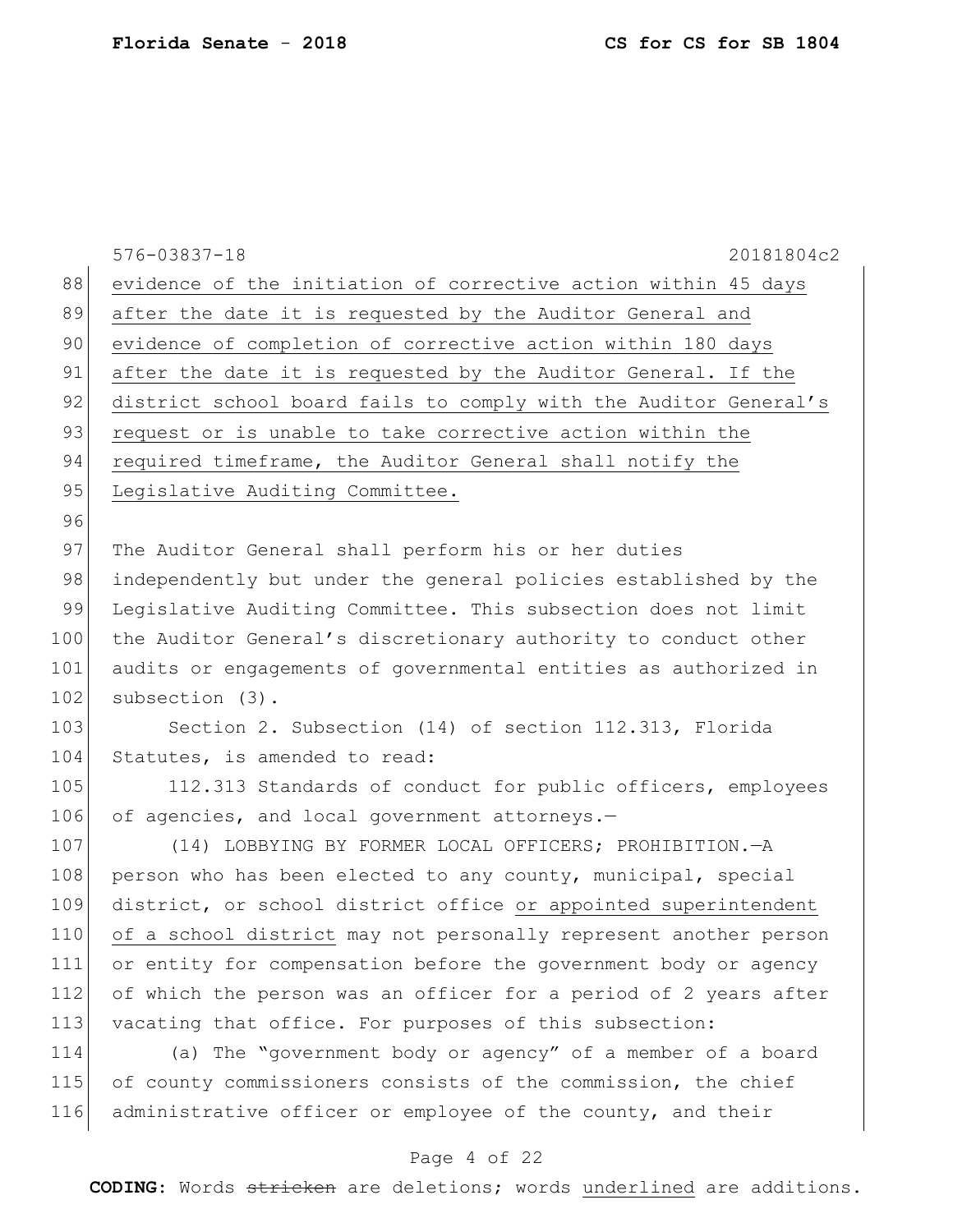576-03837-18 20181804c2 117 immediate support staff. 118 (b) The "government body or agency" of any other county 119 elected officer is the office or department headed by that 120 officer, including all subordinate employees. 121 (c) The "government body or agency" of an elected municipal 122 officer consists of the governing body of the municipality, the 123 chief administrative officer or employee of the municipality, 124 and their immediate support staff. 125 (d) The "government body or agency" of an elected special 126 district officer is the special district. 127 (e) The "government body or agency" of an elected school 128 district officer is the school district. 129 Section 3. Subsection (1) of section 112.31455, Florida 130 Statutes, is amended to read: 131 112.31455 Collection methods for unpaid automatic fines for 132 failure to timely file disclosure of financial interests.-133 (1) Before referring any unpaid fine accrued pursuant to s. 134 112.3144(5) or s. 112.3145(7) to the Department of Financial 135 Services, the commission shall attempt to determine whether the 136 individual owing such a fine is a current public officer or 137 current public employee. If so, the commission may notify the 138 Chief Financial Officer or the governing body of the appropriate 139 county, municipality, district school board, or special district 140 of the total amount of any fine owed to the commission by such 141 individual. 142 (a) After receipt and verification of the notice from the 143 commission, the Chief Financial Officer or the governing body of 144 the county, municipality, district school board, or special

#### Page 5 of 22

145 district shall begin withholding the lesser of 10 percent or the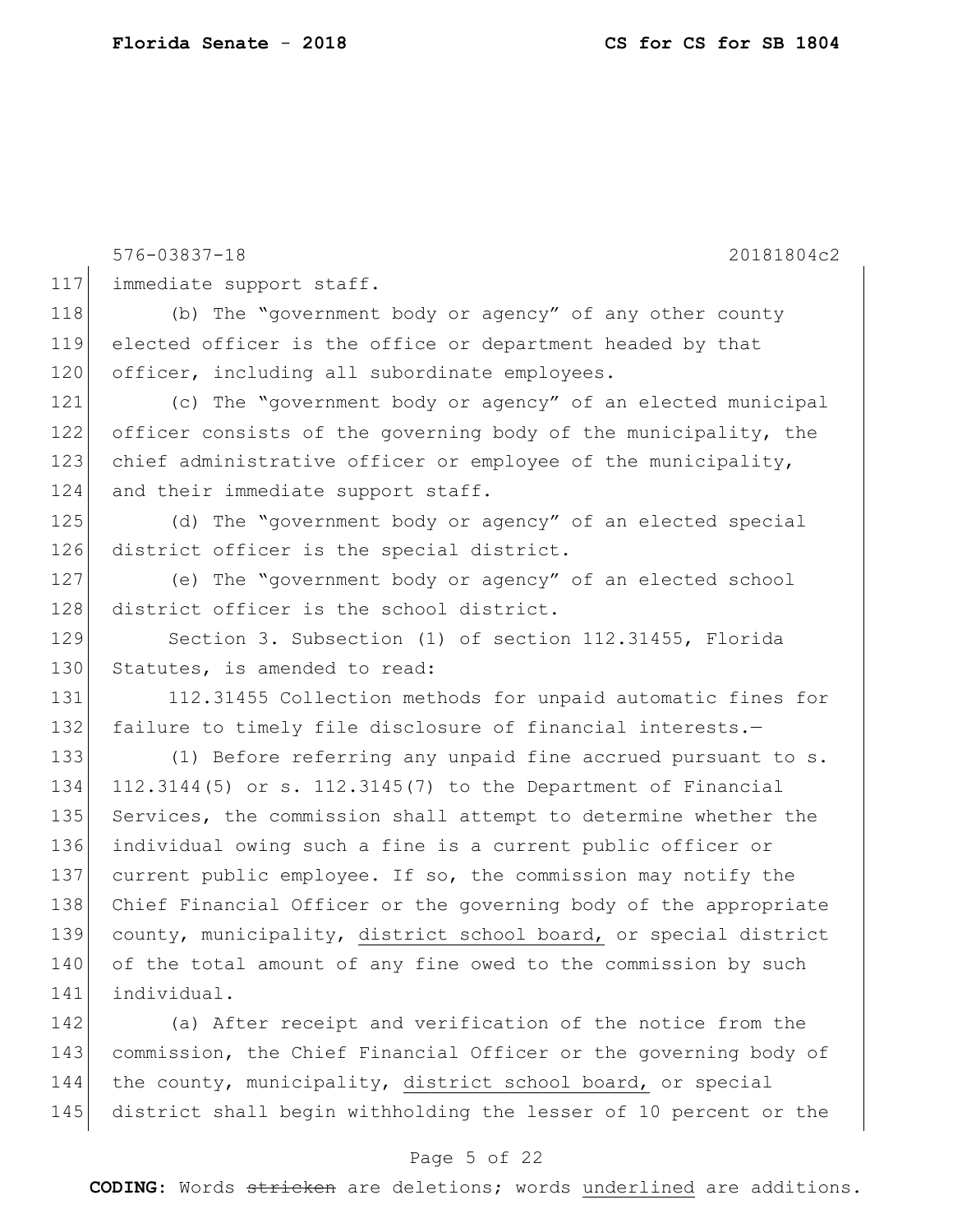576-03837-18 20181804c2 146 maximum amount allowed under federal law from any salary-related 147 payment. The withheld payments shall be remitted to the 148 commission until the fine is satisfied. 149 (b) The Chief Financial Officer or the governing body of 150 the county, municipality, district school board, or special 151 district may retain an amount of each withheld payment, as 152 provided in s. 77.0305, to cover the administrative costs 153 incurred under this section. 154 Section 4. Paragraph (e) of subsection (4) of section 155 1001.20, Florida Statutes, is amended to read: 156 1001.20 Department under direction of state board. 157 (4) The Department of Education shall establish the 158 following offices within the Office of the Commissioner of 159 Education which shall coordinate their activities with all other 160 divisions and offices: 161 (e) *Office of Inspector General.*—Organized using existing 162 resources and funds and responsible for promoting 163 accountability, efficiency, and effectiveness and detecting 164 fraud and abuse within school districts, the Florida School for 165 the Deaf and the Blind, and Florida College System institutions 166 in Florida. If the Commissioner of Education determines that a 167 district school board, the Board of Trustees for the Florida 168 School for the Deaf and the Blind, or a Florida College System 169 institution board of trustees is unwilling or unable to address 170 substantiated allegations made by any person relating to waste, 171 fraud, or financial mismanagement within the school district, 172 the Florida School for the Deaf and the Blind, or the Florida 173 College System institution, the office shall conduct, 174 coordinate, or request investigations into such substantiated

#### Page 6 of 22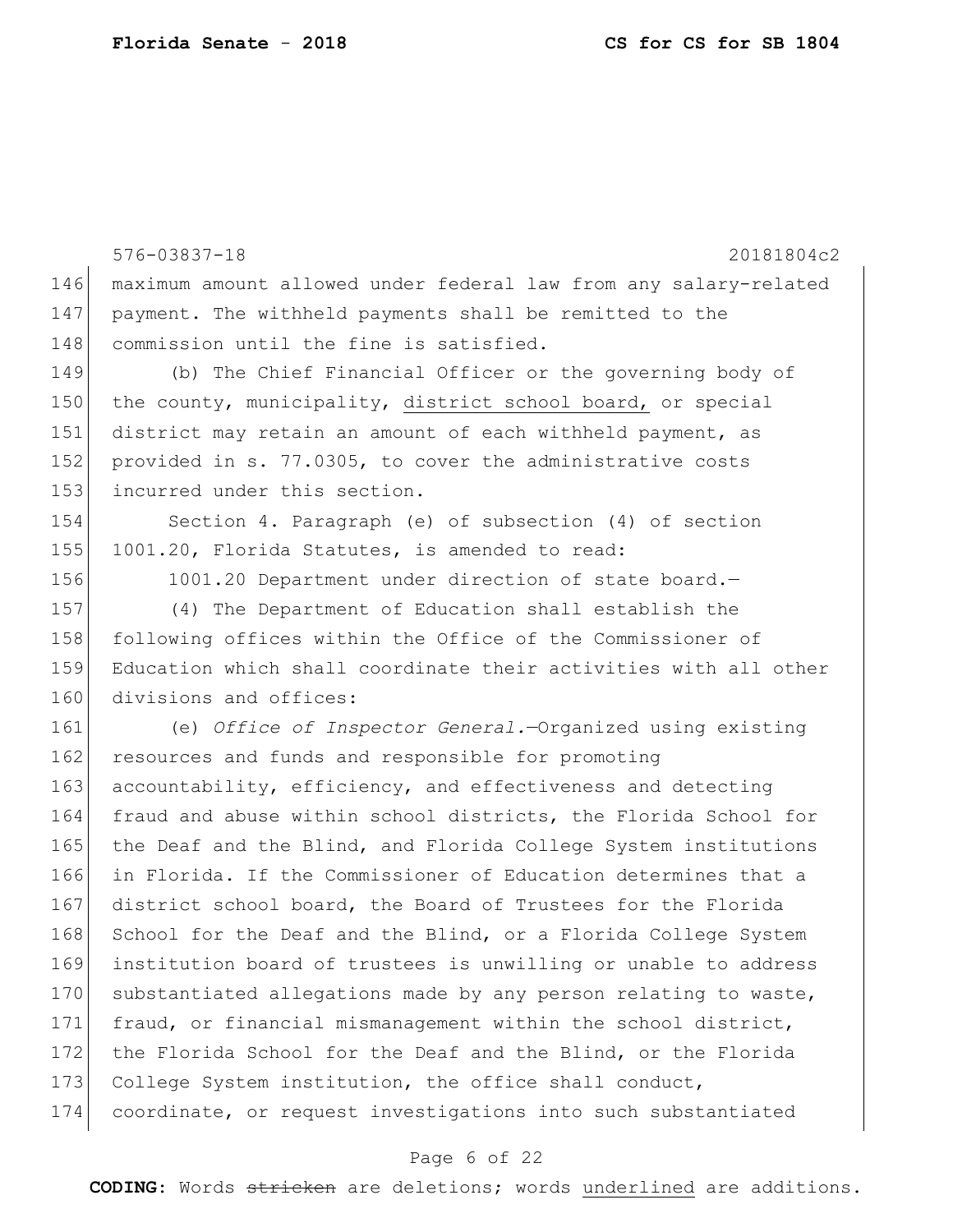|     | $576 - 03837 - 18$<br>20181804c2                                     |
|-----|----------------------------------------------------------------------|
| 175 | allegations. The office shall investigate allegations or reports     |
| 176 | of possible fraud or abuse against a district school board made      |
| 177 | by any member of the Cabinet; the presiding officer of either        |
| 178 | house of the Legislature; a chair of a substantive or                |
| 179 | appropriations committee with jurisdiction; or a member of the       |
| 180 | board for which an investigation is sought. The office shall         |
| 181 | have access to all information and personnel necessary to            |
| 182 | perform its duties and shall have all of its current powers,         |
| 183 | duties, and responsibilities authorized in s. 20.055.                |
| 184 | Section 5. Subsection (1) of section 1001.39, Florida                |
| 185 | Statutes, is amended to read:                                        |
| 186 | 1001.39 District school board members; travel expenses.-             |
| 187 | (1) In addition to the salary provided in s. 1001.395, each          |
| 188 | member of a district school board shall be allowed, from the         |
| 189 | district school fund, reimbursement of travel expenses as            |
| 190 | authorized in s. 112.061, except as provided that in subsection      |
| 191 | $(2)$ . any travel outside the district which exceeds \$500 requires |
| 192 | prior approval by the district school board to confirm that such     |
| 193 | travel is for official business of the school district and           |
| 194 | complies with shall also be governed by the rules of the State       |
| 195 | Board of Education. Any request for travel outside the state         |
| 196 | must include an itemized list detailing all anticipated travel       |
| 197 | expenses, including, but not limited to, the anticipated costs       |
| 198 | of all means of travel, lodging, and subsistence. Immediately        |
| 199 | preceding a request, the public must have an opportunity to          |
| 200 | speak on the specific travel agenda item.                            |
| 201 | Section 6. Subsection (3) of section 1001.395, Florida               |
| 202 | Statutes, is amended to read:                                        |
| 203 | 1001.395 District school board members; compensation.-               |
|     |                                                                      |

# Page 7 of 22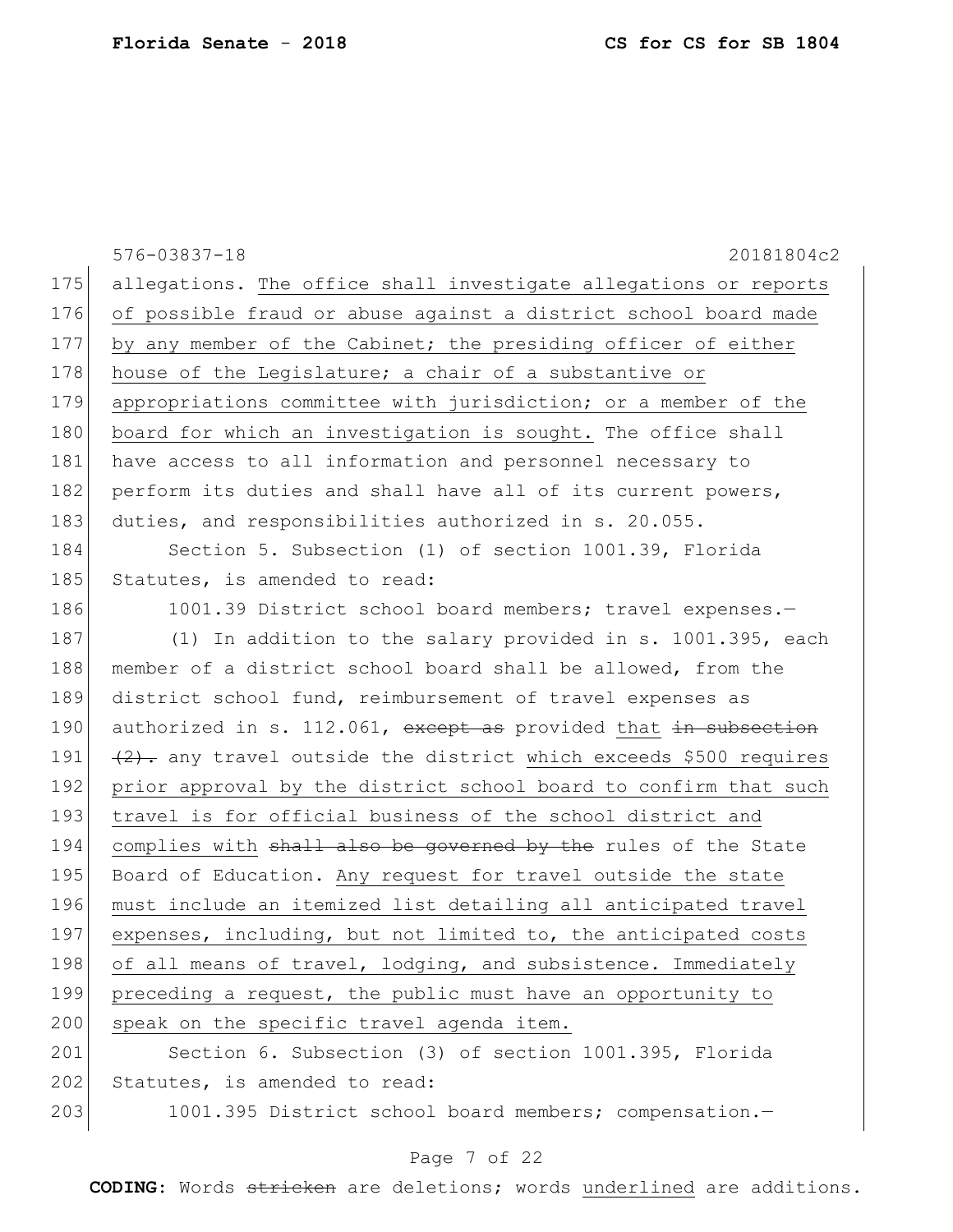576-03837-18 20181804c2 204 (3) Notwithstanding the provisions of this section and s. 205 145.19, for the 2010-2011 fiscal year, the salary of each 206 district school board member shall be the amount calculated 207 pursuant to subsection (1) or the district's beginning salary 208 for teachers who hold baccalaureate degrees, whichever is less. 209 Section 7. Subsections (6) and (7), paragraphs (b) and (l) 210 of subsection (12), and paragraph (b) of subsection (17) of 211 section 1001.42, Florida Statutes, are amended to read: 212 1001.42 Powers and duties of district school board.—The 213 district school board, acting as a board, shall exercise all 214 powers and perform all duties listed below: 215 (6) STANDARDS OF ETHICAL CONDUCT FOR INSTRUCTIONAL 216 PERSONNEL, ADMINISTRATIVE PERSONNEL, AND SCHOOL OFFICERS 217 ADMINISTRATORS.—Adopt policies establishing standards of ethical 218 conduct for instructional personnel, administrative personnel, 219 and school officers administrators. The policies must require 220 all instructional personnel, administrative personnel, and 221 school officers administrators, as defined in s. 1012.01, to 222 complete training on the standards; establish the duty of 223 instructional personnel, administrative personnel, and school 224 officers  $\alpha$ dministrators to report, and procedures for reporting, 225 alleged misconduct by other instructional or administrative 226 personnel and school officers administrators which affects the 227 health, safety, or welfare of a student; and include an 228 explanation of the liability protections provided under ss.  $229$  39.203 and 768.095. A district school board, or any of its 230 employees, may not enter into a confidentiality agreement 231 regarding terminated or dismissed instructional or 232 administrative personnel or school officers administrators,

#### Page 8 of 22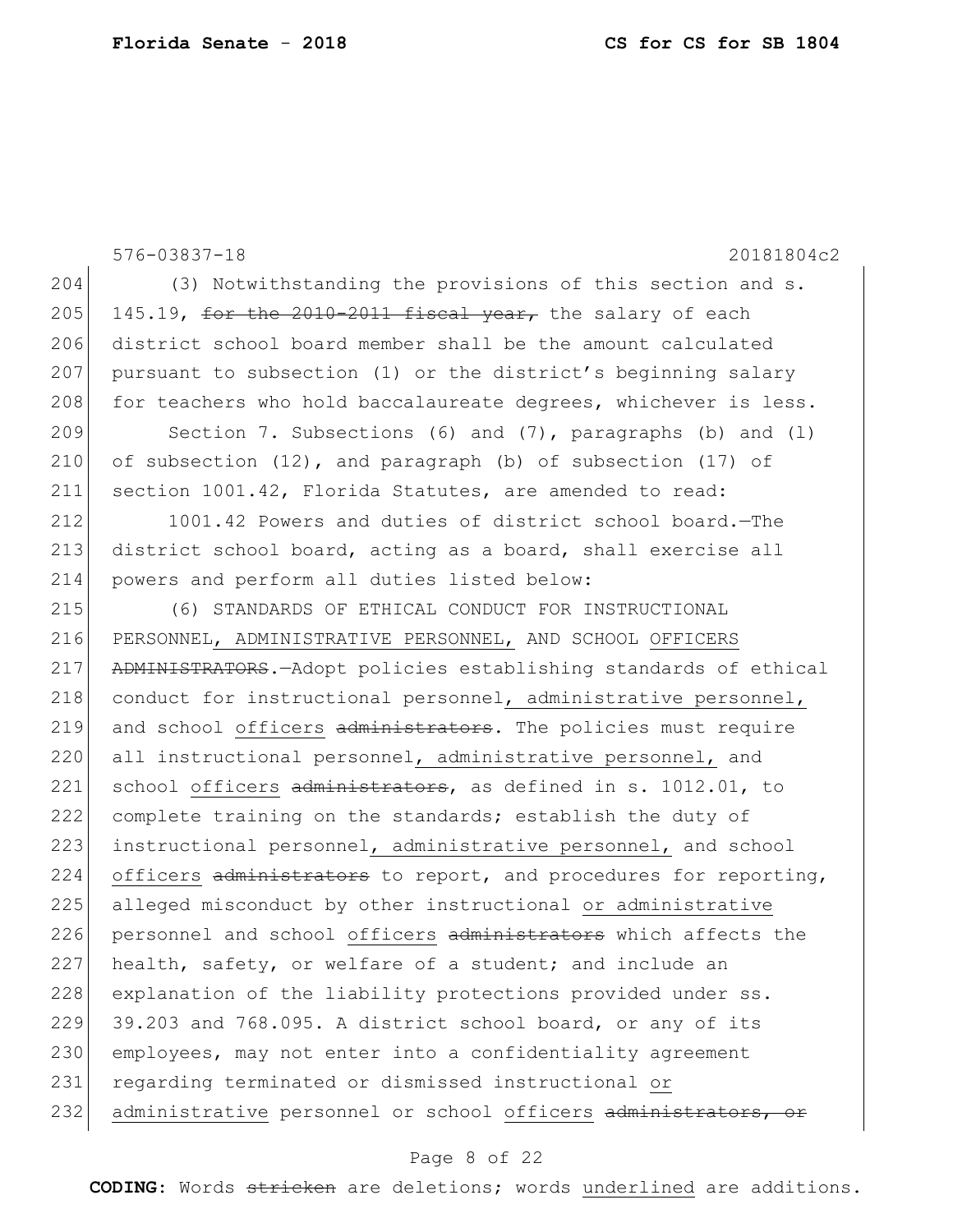576-03837-18 20181804c2 233 personnel or administrators who resign in lieu of termination, 234 based in whole or in part on misconduct that affects the health, 235 safety, or welfare of a student, and may not provide 236 instructional personnel, administrative personnel, or school 237 officers administrators with employment references or discuss 238 the personnel's or officers' administrators' performance with 239 prospective employers in another educational setting, without 240 disclosing the personnel's or officers' administrators' 241 misconduct. Any part of an agreement or contract that has the 242 purpose or effect of concealing misconduct by instructional 243 personnel, administrative personnel, or school officers 244 administrators which affects the health, safety, or welfare of a 245 student is void, is contrary to public policy, and may not be 246 enforced.

247 (7) DISQUALIFICATION FROM EMPLOYMENT.—Disqualify 248 instructional personnel and administrative personnel school 249  $\sigma$  administrators, as defined in s. 1012.01, from employment in any 250 position that requires direct contact with students if the 251| personnel or administrators are ineligible for such employment 252 under s. 1012.315. An elected or appointed school board official 253 forfeits his or her salary for 1 year if:

254 (a) The school board official knowingly signs and transmits 255 to any state official a report of alleged misconduct by 256 instructional personnel or administrative personnel school 257 administrators which affects the health, safety, or welfare of a 258 student and the school board official knows the report to be 259 false or incorrect; or

260 (b) The school board official knowingly fails to adopt 261 policies that require instructional personnel and administrative

#### Page 9 of 22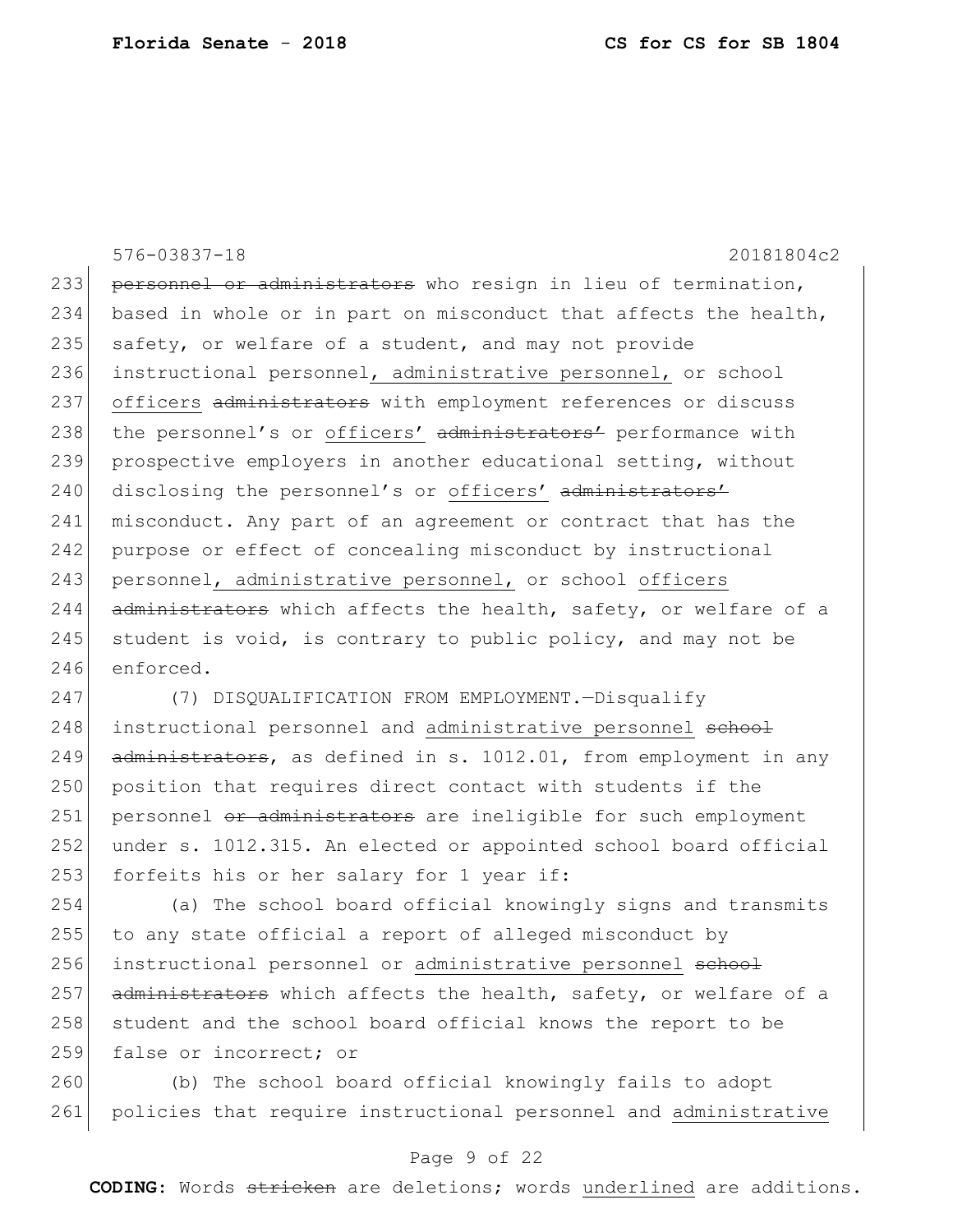576-03837-18 20181804c2 262 personnel school administrators to report alleged misconduct by 263 other instructional personnel and administrative personnel 264 school administrators, or that require the investigation of all 265 reports of alleged misconduct by instructional personnel and 266 administrative personnel school administrators, if the  $267$  misconduct affects the health, safety, or welfare of a student. 268 (12) FINANCE. Take steps to assure students adequate 269 educational facilities through the financial procedure 270 authorized in chapters 1010 and 1011 and as prescribed below: 271 (b) *Annual budget.*— 272 1. Cause to be prepared, adopt, and have submitted to the 273 Department of Education as required by law and rules of the 274 State Board of Education, the annual school budget, such budget 275 to be so prepared and executed as to promote the improvement of 276 the district school system. 277 2. An individual school board member may request and shall 278 receive any proposed, tentative, and official budget documents, 279 including all supporting and background information. 280 (1) *Internal auditor*.—May or, in the case of a school 281 district receiving annual federal, state, and local funds in 282 excess of \$500 million, shall employ an internal auditor**.** The 283 scope of the internal auditor shall not be restricted and shall 284 include every functional and program area of the school system. 285 1. The internal auditor shall  $\pm \sigma$  perform ongoing financial 286 verification of the financial records of the school district, a 287 comprehensive risk assessment of all areas of the school system 288 every 5 years, and other audits and reviews as the district 289 school board directs for determining: 290 a. The adequacy of internal controls designed to prevent

#### Page 10 of 22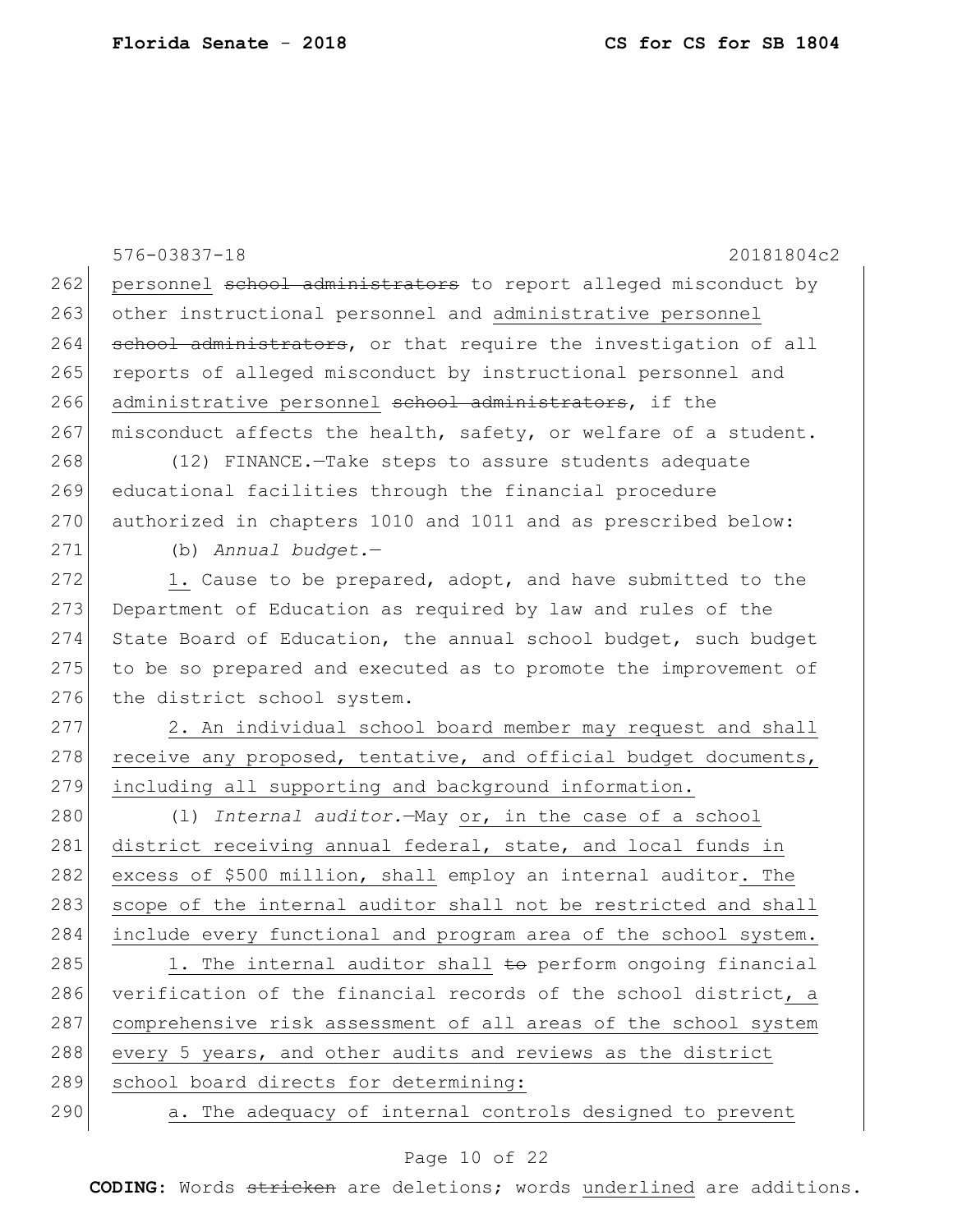|     | 576-03837-18<br>20181804c2                                       |
|-----|------------------------------------------------------------------|
| 291 | and detect fraud, waste, and abuse.                              |
| 292 | b. Compliance with applicable laws, rules, contracts, grant      |
| 293 | agreements, district school board-approved policies, and best    |
| 294 | practices.                                                       |
| 295 | c. The efficiency of operations.                                 |
| 296 | d. The reliability of financial records and reports.             |
| 297 | e. The safeguarding of assets.                                   |
| 298 | f. Financial solvency.                                           |
| 299 | g. Projected revenues and expenditures.                          |
| 300 | h. The rate of change in the general fund balance.               |
| 301 | 2. The internal auditor shall prepare audit reports of his       |
| 302 | or her findings and report directly to the district school board |
| 303 | or its designee.                                                 |
| 304 | 3. Any person responsible for furnishing or producing any        |
| 305 | book, record, paper, document, data, or sufficient information   |
| 306 | necessary to conduct a proper audit or examination which the     |
| 307 | internal auditor is by law authorized to perform is subject to   |
| 308 | the provisions of s. $11.47(3)$ and $(4)$ .                      |
| 309 | (17) PUBLIC INFORMATION AND PARENTAL INVOLVEMENT PROGRAM.-       |
| 310 | (b) Adopt rules to strengthen family involvement and             |
| 311 | empowerment pursuant to s. 1002.23. The rules shall be developed |
| 312 | in collaboration with administrative personnel school            |
| 313 | administrators, parents, teachers, and community partners.       |
| 314 | Section 8. Subsection (2) of section 1010.20, Florida            |
| 315 | Statutes, is amended to read:                                    |
| 316 | 1010.20 Cost accounting and reporting for school                 |
| 317 | districts.-                                                      |
| 318 | (2) COST REPORTING.-                                             |
| 319 | (a) Each district shall report on a district-aggregate           |
|     | Page 11 of 22                                                    |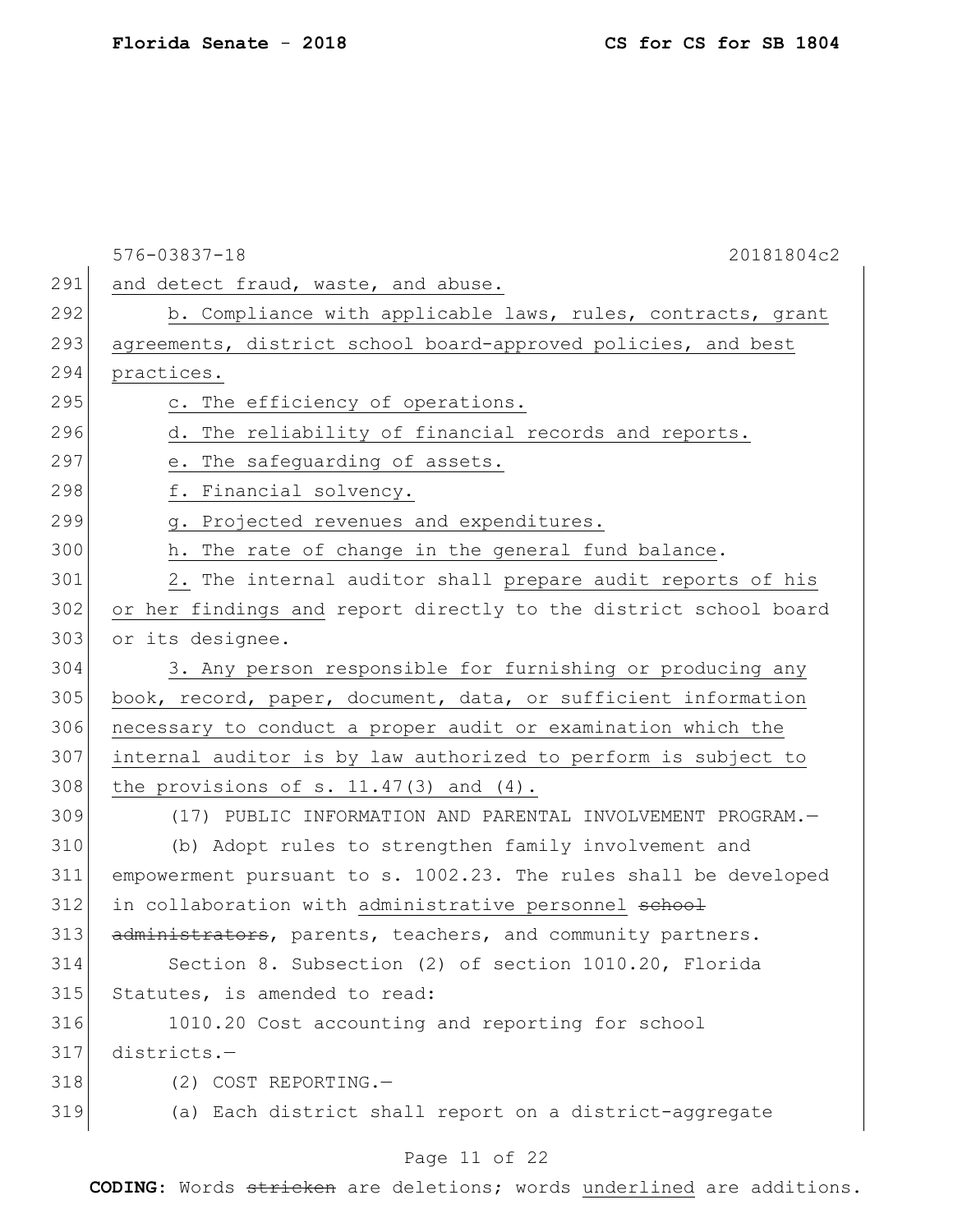|     | $576 - 03837 - 18$<br>20181804c2                                 |
|-----|------------------------------------------------------------------|
| 320 | basis expenditures for inservice training pursuant to s.         |
| 321 | 1011.62(3) and for categorical programs as provided in s.        |
| 322 | $1011.62(6)$ .                                                   |
| 323 | (b) Each district shall report to the department on a            |
| 324 | school-by-school and on an aggregate district basis expenditures |
| 325 | for:                                                             |
| 326 | 1. Each program funded in s. 1011.62(1)(c).                      |
| 327 | 2. Total operating costs as reported pursuant to s.              |
| 328 | 1010.215.                                                        |
| 329 | 3. Expenditures for classroom instruction pursuant to the        |
| 330 | calculation in s. 1010.215(4)(b)1. and 2.                        |
| 331 | (c) The department shall:                                        |
| 332 | 1. Categorize all public schools and districts into              |
| 333 | appropriate groups based primarily on average full-time          |
| 334 | equivalent student enrollment as reported on the most recent     |
| 335 | student membership survey under s. 1011.62 and in state board    |
| 336 | rule to determine groups of peer schools and districts.          |
| 337 | 2. Annually calculate for each public school, district, and      |
| 338 | for the entire state the percentage of classroom expenditures to |
| 339 | total operating costs expenditures reported in subparagraphs     |
| 340 | (b) 2. and 3. The results shall be categorized pursuant to this  |
| 341 | paragraph.                                                       |
| 342 | 3. Annually calculate for all public schools, districts,         |
| 343 | and the state the average percentage of classroom expenditures   |
| 344 | to total operating costs and expenditures reported in            |
| 345 | subparagraphs (b) 2. and 3. The results shall be categorized     |
| 346 | pursuant to this paragraph.                                      |
| 347 | 4. Develop a web-based fiscal transparency tool that             |
| 348 | identifies public schools and districts that produce high        |
|     |                                                                  |

# Page 12 of 22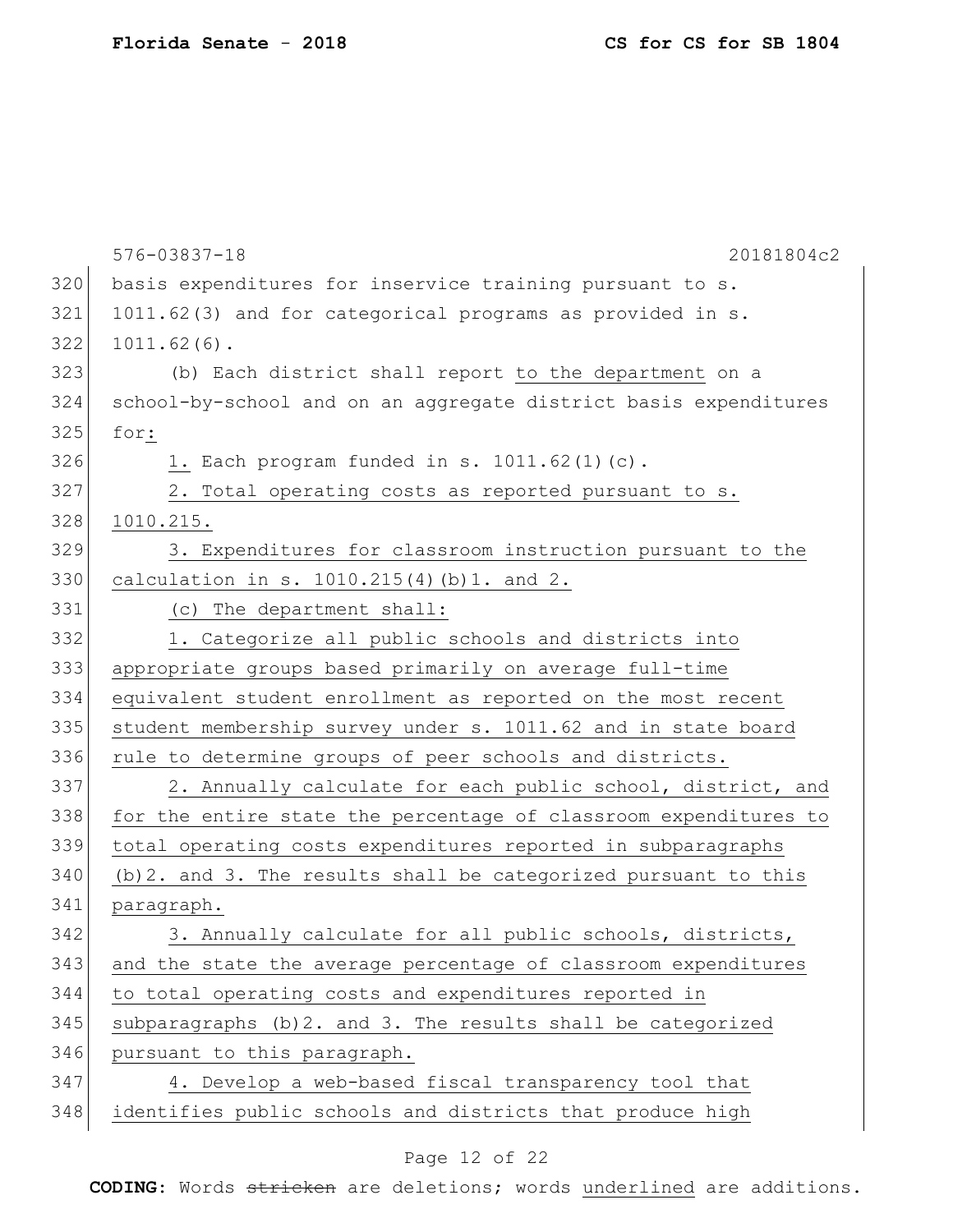576-03837-18 20181804c2 academic achievement based on the ratio of classroom instruction expenditures to total expenditures. The fiscal transparency tool shall must combine the data calculated pursuant to this paragraph with the student performance measurements calculated pursuant to s. 1012.34(7) to determine the financial efficiency of each public school and district. The results shall be displayed in an easy-to-use format that enables the user to compare performance among public schools and districts.

357 (d)  $\left(\text{e}\right)$  The Commissioner of Education shall present to the Legislature, prior to the opening of the regular session each year, a district-by-district report of the expenditures reported pursuant to paragraphs (a) and (b). The report shall include 361 total expenditures, a detailed analysis showing expenditures for each program, and such other data as may be useful for management of the education system. The Commissioner of Education shall also compute cost factors relative to the base 365 student allocation for each funded program in s.  $1011.62(1)(c)$ .

 Section 9. Subsection (2) of section 1010.30, Florida 367 Statutes, is amended to read:

1010.30 Audits required.—

 (2) If an audit contains a significant deficiency or 370 material weakness finding, the district school board, the Florida College System institution board of trustees, or the university board of trustees shall conduct an audit overview during a public meeting. The audit overview shall describe the corrective action to be taken and a timeline for completion of 375 such action.

376 Section 10. Paragraph (a) of subsection (3) of section 1011.01, Florida Statutes, is amended to read:

#### Page 13 of 22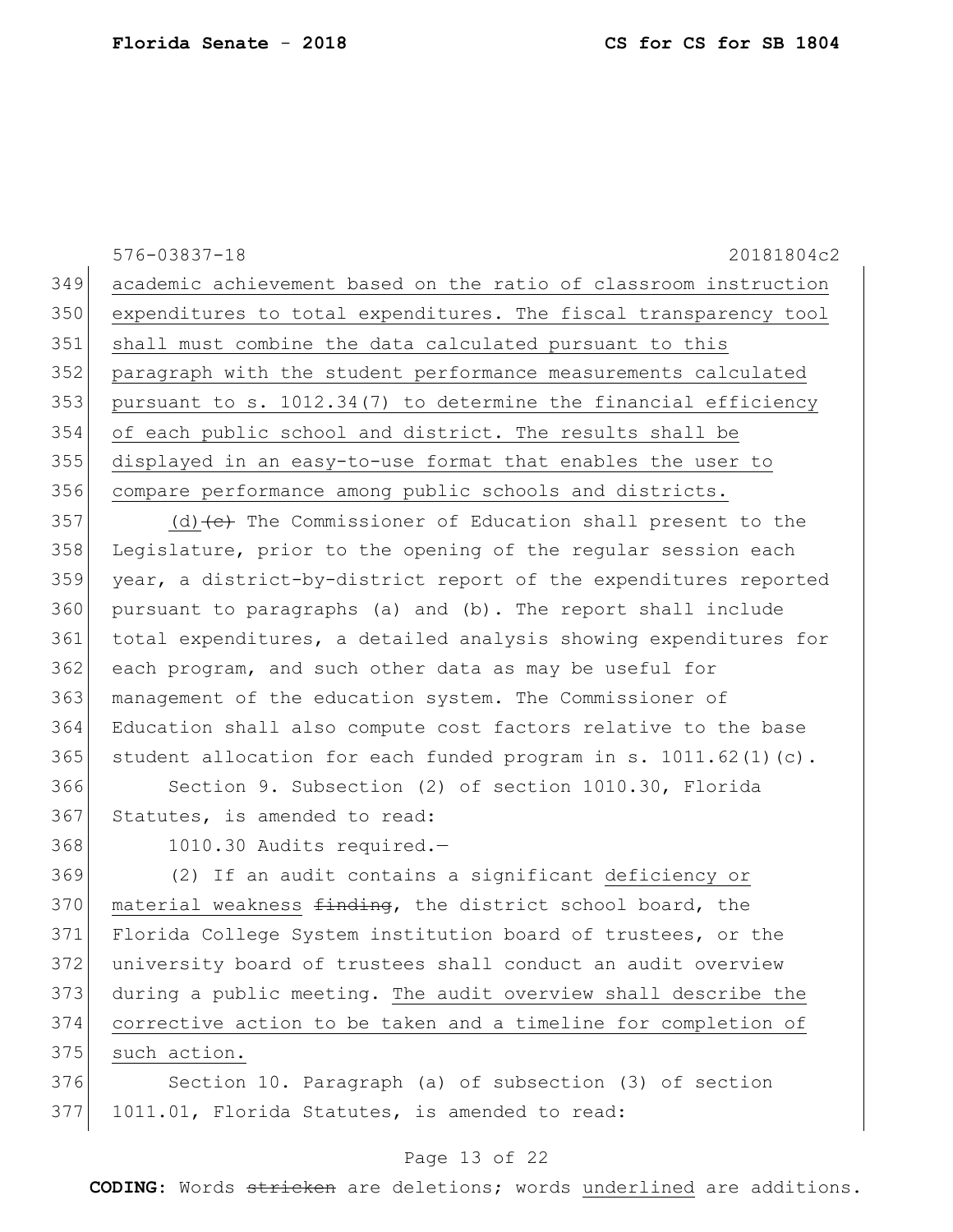|     | $576 - 03837 - 18$<br>20181804c2                                    |
|-----|---------------------------------------------------------------------|
| 378 | 1011.01 Budget system established.-                                 |
| 379 | (3) (a) Each district school board and each Florida College         |
| 380 | System institution board of trustees shall prepare, adopt, and      |
| 381 | submit to the Commissioner of Education an annual operating         |
| 382 | budget. Operating budgets shall be prepared and submitted in        |
| 383 | accordance with the provisions of law, rules of the State Board     |
| 384 | of Education, the General Appropriations Act, and for district      |
| 385 | school boards in accordance with the provisions of s. 200.065       |
| 386 | ss. 200.065 and 1011.64.                                            |
| 387 | Section 11. Subsection (2) of section 1011.03, Florida              |
| 388 | Statutes, is amended to read:                                       |
| 389 | 1011.03 Public hearings; budget to be submitted to                  |
| 390 | Department of Education.-                                           |
| 391 | (2) The advertisement of a district that has been required          |
| 392 | by the Legislature to increase classroom expenditures pursuant      |
| 393 | to s. 1011.64 must include the following statement:                 |
| 394 | "This proposed budget reflects an increase in classroom             |
| 395 | expenditures as a percent of total current operating                |
| 396 | expenditures of XX percent over the (previous fiscal year)          |
| 397 | fiscal year. This increase in classroom expenditures is required    |
| 398 | by the Legislature because the district has performed below the     |
| 399 | required performance standard on XX of XX student performance       |
| 400 | standards for the (previous school year) school year. In order      |
| 401 | to achieve the legislatively required level of classroom            |
| 402 | expenditures as a percentage of total operating expenditures,       |
| 403 | the proposed budget includes an increase in overall classroom       |
| 404 | expenditures of \$XX, XXX, XXX above the amount spent for this same |
| 405 | purpose during the (previous fiscal year) fiscal year. In order     |
| 406 | to achieve improved student academic performance, this proposed     |

# Page 14 of 22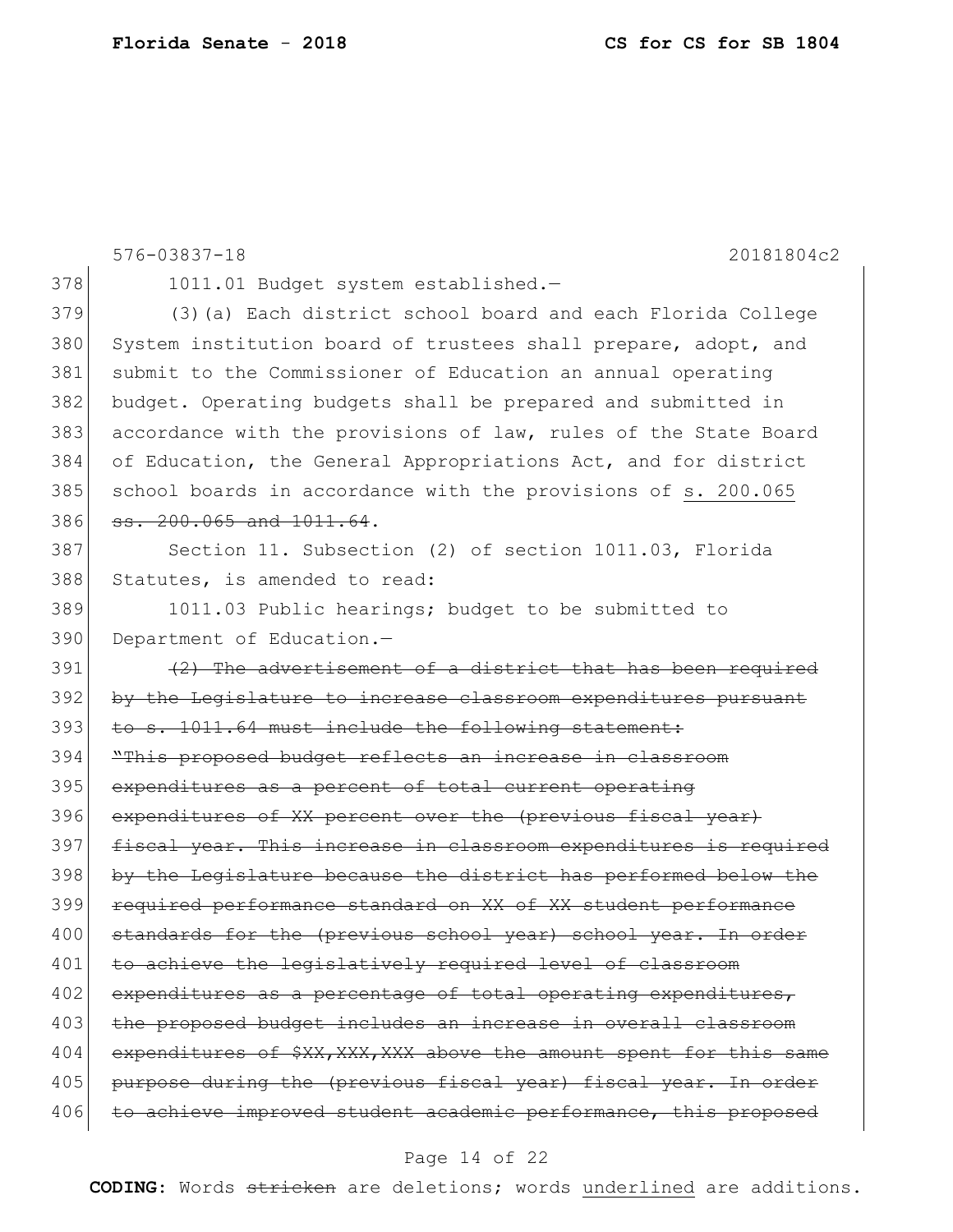|     | $576 - 03837 - 18$<br>20181804c2                                 |
|-----|------------------------------------------------------------------|
| 407 | increase is being budgeted for the following activities:         |
| 408 | (list activities and amount budgeted)"                           |
| 409 | Section 12. Section 1011.035, Florida Statutes, is amended       |
| 410 | to read:                                                         |
| 411 | 1011.035 School district fiscal budget transparency.-            |
| 412 | (1) It is important for school districts to provide              |
| 413 | budgetary transparency to enable taxpayers, parents, and         |
| 414 | education advocates to obtain school district budget and related |
| 415 | information in a manner that is simply explained and easily      |
| 416 | understandable. Budgetary transparency leads to more responsible |
| 417 | spending, more citizen involvement, and improved accountability. |
| 418 | A budget that is not transparent, accessible, and accurate       |
| 419 | cannot be properly analyzed, its implementation thoroughly       |
| 420 | monitored, or its outcomes evaluated.                            |
| 421 | (2) Each district school board shall post on its website a       |
| 422 | plain language version of each proposed, tentative, and official |
| 423 | budget which describes each budget item in terms that are easily |
| 424 | understandable to the public and includes:                       |
| 425 | (a) Graphical representations, for each public school            |
| 426 | within the district and for the school district, of the          |
| 427 | following:                                                       |
| 428 | 1. Summary financial efficiency data.                            |
| 429 | 2. Fiscal trend information for the previous 3 years on:         |
| 430 | a. The ratio of full-time equivalent students to full-time       |
| 431 | equivalent instructional personnel.                              |
| 432 | b. The ratio of full-time equivalent students to full-time       |
| 433 | equivalent administrative personnel.                             |
| 434 | c. The total operating expenditures per full-time                |
| 435 | equivalent student.                                              |

# Page 15 of 22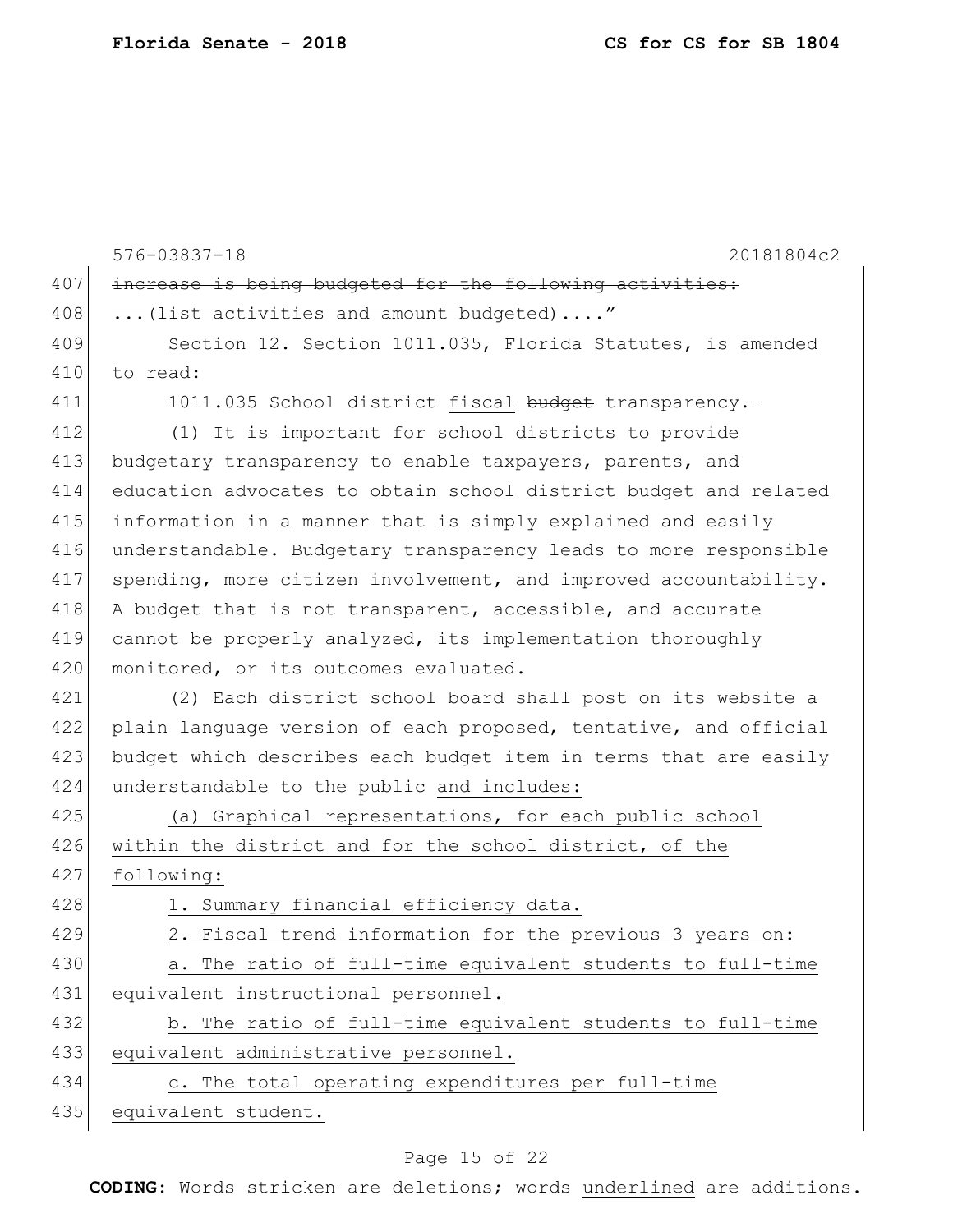|     | $576 - 03837 - 18$<br>20181804c2                                 |
|-----|------------------------------------------------------------------|
| 436 | d. The total instructional expenditures per full-time            |
| 437 | equivalent student.                                              |
| 438 | e. The general administrative expenditures as a percentage       |
| 439 | of total budget.                                                 |
| 440 | f. The rate of change in the general fund's ending fund          |
| 441 | balance not classified as restricted.                            |
| 442 | (b) A link to the web-based fiscal transparency tool             |
| 443 | developed by the department pursuant to s. 1010.20 to enable     |
| 444 | taxpayers to evaluate the financial efficiency of the school     |
| 445 | district and compare the financial efficiency of the school      |
| 446 | district with other similarly situated school districts.         |
| 447 |                                                                  |
| 448 | This information must be prominently posted on the school        |
| 449 | district's website in a manner that is readily accessible to the |
| 450 | public.                                                          |
| 451 | (3) Each district school board is encouraged to post the         |
| 452 | following information on its website:                            |
| 453 | (a) Timely information as to when a budget hearing will be       |
| 454 | conducted.                                                       |
| 455 | (b) Each contract between the district school board and the      |
| 456 | teachers' union.                                                 |
| 457 | (c) Each contract between the district school board and          |
| 458 | noninstructional staff.                                          |
| 459 | (d) Each contract exceeding \$35,000 between the school          |
| 460 | board and a vendor of services, supplies, or programs or for the |
| 461 | purchase or lease of lands, facilities, or properties.           |
| 462 | (e) Each contract exceeding \$35,000 that is an emergency        |
| 463 | procurement or is with a single source as authorized under s.    |
| 464 | $287.057(3)$ .                                                   |
|     |                                                                  |

# Page 16 of 22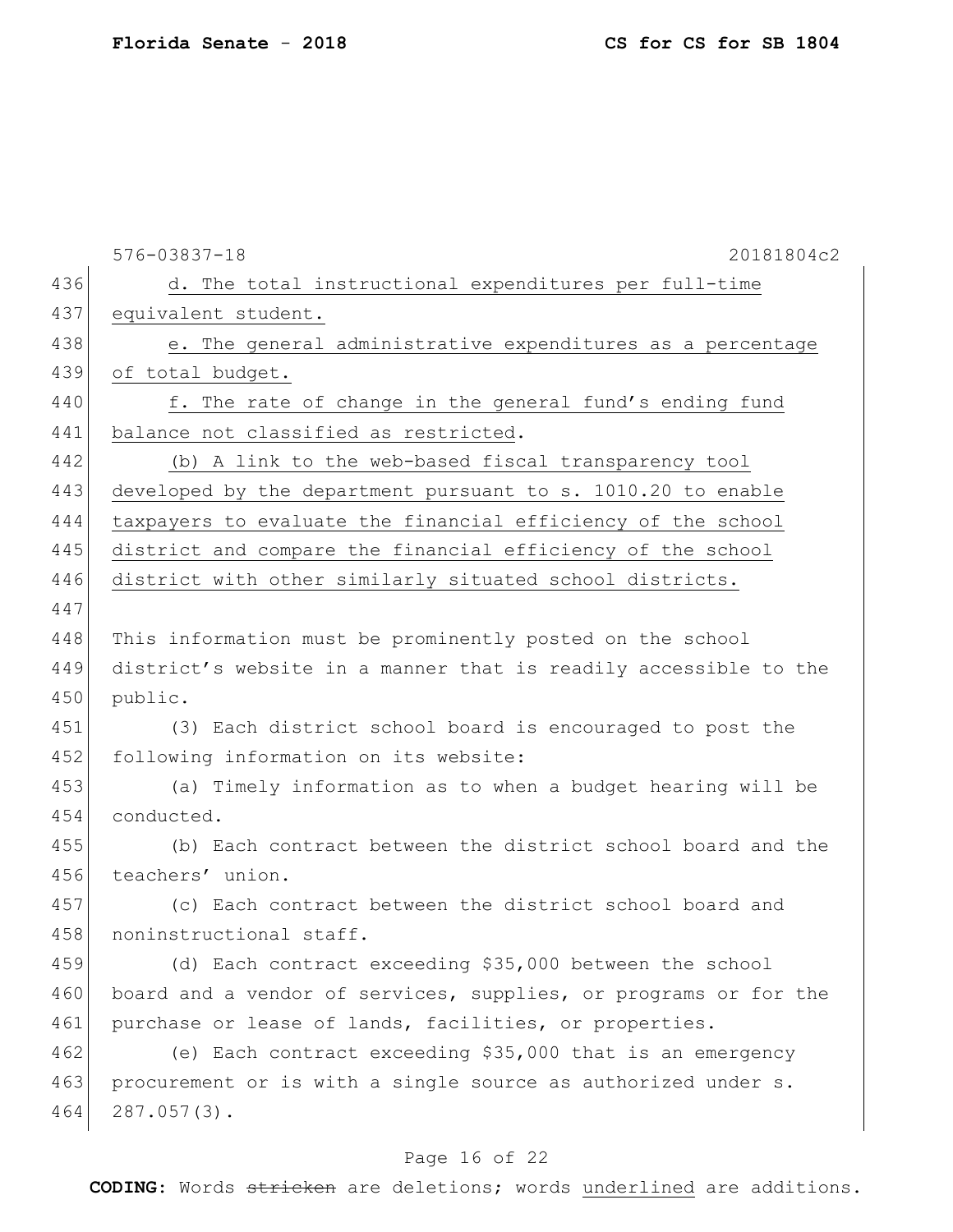576-03837-18 20181804c2 465 (f) Recommendations of the citizens' budget advisory 466 committee. 467 (g) Current and archived video recordings of each district 468 school board meeting and workshop. 469 (4) The website should contain links to: 470 (a) Help explain or provide background information on 471 various budget items that are required by state or federal law. 472 (b) Allow users to navigate to related sites to view 473 supporting details. 474 (c) Enable taxpayers, parents, and education advocates to 475 send e-mails asking questions about the budget and enable others 476 to view the questions and responses. 477 Section 13. Section 1011.051, Florida Statutes, is amended 478 to read: 479 1011.051 Guidelines for general funds.—The district school 480 board shall maintain a general fund ending fund balance that is 481 sufficient to address normal contingencies. 482 (1) If at any time the portion of the general fund's ending 483 fund balance not classified as restricted, committed, or 484 nonspendable in the district's approved operating budget is 485 projected to fall below 3 percent of projected general fund 486 revenues during the current fiscal year, the superintendent 487 shall provide written notification to the district school board 488 and the Commissioner of Education. If such financial condition 489 exists for 2 consecutive fiscal years, the superintendent shall 490 reduce the district's administrative expenditures reported 491 pursuant to s. 1010.215(4) (a) in proportion to the reduction in 492 the general fund's ending balance or the reduction in student 493 enrollment, whichever is greater.

#### Page 17 of 22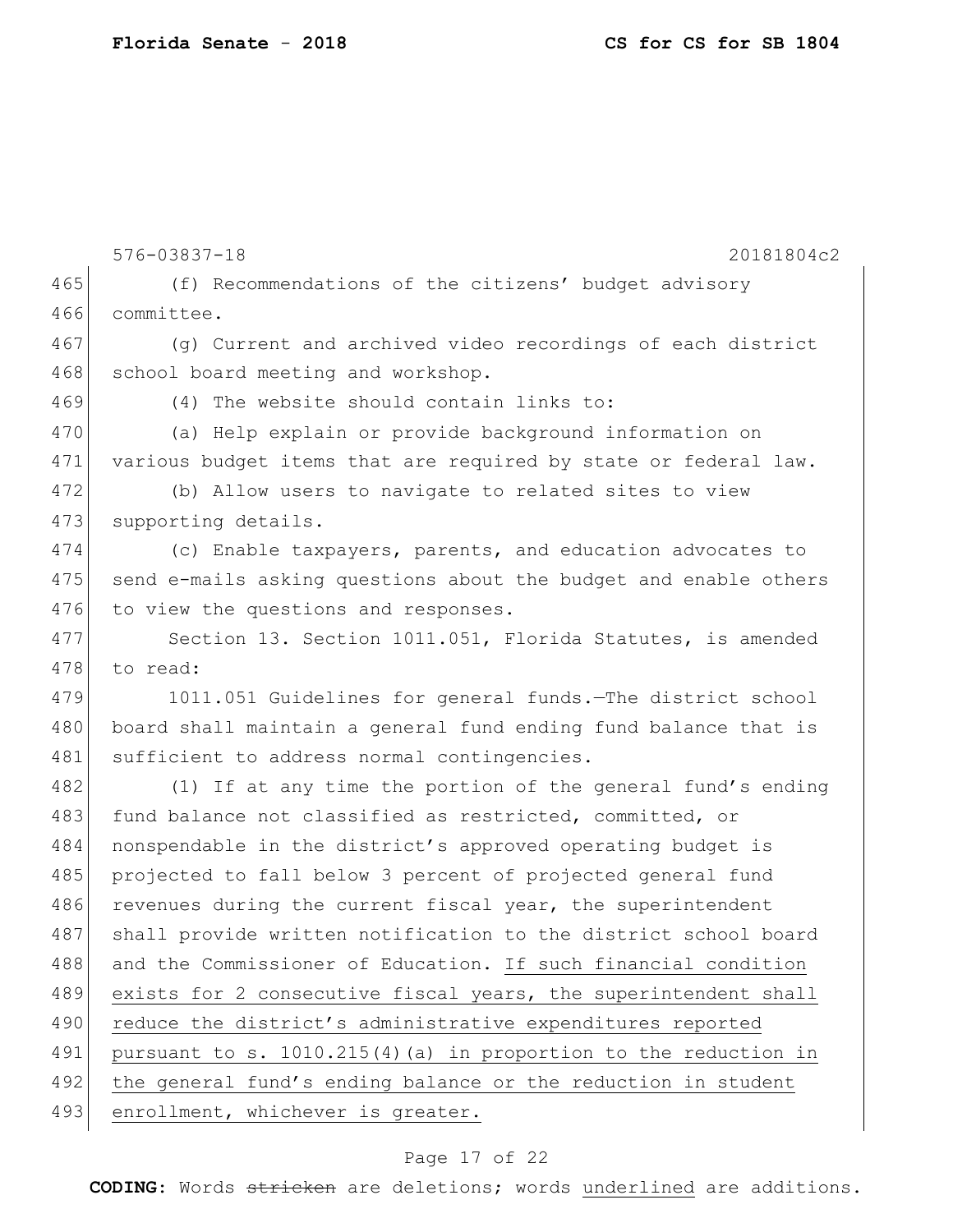576-03837-18 20181804c2 494  $(2)$  (a) If at any time the portion of the general fund's 495 ending fund balance not classified as restricted, committed, or 496 nonspendable in the district's approved operating budget is 497 projected to fall below 2 percent of projected general fund 498 revenues during the current fiscal year, the superintendent 499 shall provide written notification to the district school board 500 and the Commissioner of Education. Within 14 days after 501 receiving such notification, if the commissioner determines that 502 the district does not have a plan that is reasonably anticipated 503 to avoid a financial emergency as determined pursuant to s. 504 218.503, the commissioner shall appoint a financial emergency 505 board that shall operate under the requirements, powers, and 506 duties specified in s. 218.503(3)(g). 507 (b) If any of the conditions identified in s. 218.503(1) 508 existed in the 2015-2016 school year or thereafter, the 509 department shall contract with an independent third party to 510 conduct an investigation of all accounts and records to 511 determine the cause of the deficit, what efforts, if any, were 512 made to avoid the deficit, and whether any of the conditions 513 identified in s. 1011.10 have occurred. The investigation must 514 include a detailed review and analysis of documents and records,

515 including, but not limited to, budget reports, journal entries, 516 budget methodologies, staff e-mails, hard copy records, monthly 517 financial statements, quarterly revenue and expenditure reports, 518 finance staff job descriptions, and minutes from meetings. The 519 results of the investigation must include recommendations for 520 corrective action and controls to avoid a reoccurrence of a 521 future budget shortfall. A final report shall be provided to the 522 district school board, the department, the Legislative Auditing

#### Page 18 of 22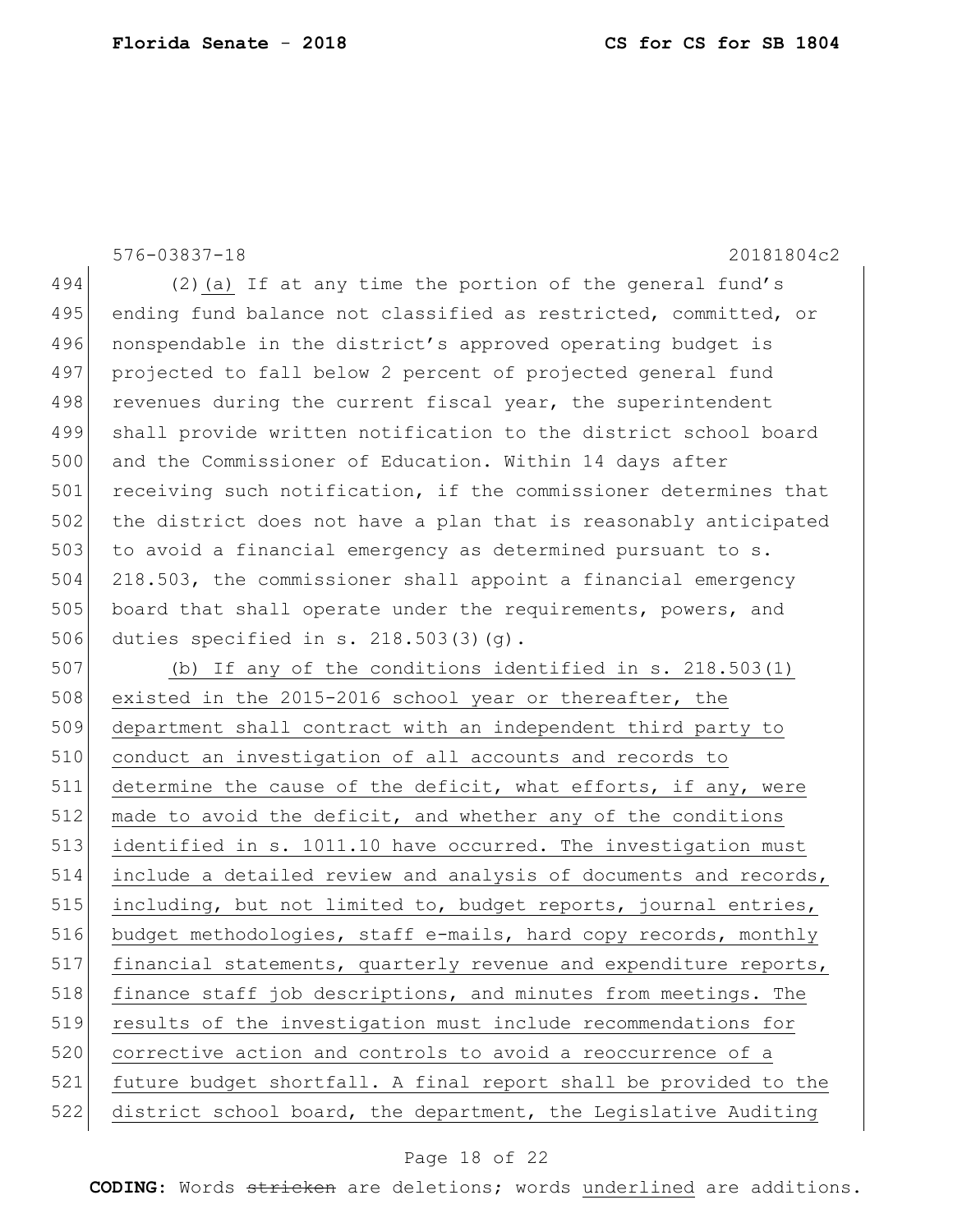576-03837-18 20181804c2 523 Committee, and the district's financial emergency board, if applicable. Section 14. Subsection (2) of section 1011.06, Florida 526 Statutes, is amended to read: 1011.06 Expenditures.— (2) EXPENDITURES FROM DISTRICT AND OTHER FUNDS.— Expenditures from district and all other funds available for the public school program of any district shall be authorized by law and must be in accordance with procedures prescribed by the district school board. A district school board may establish policies that allow expenditures to exceed the amount budgeted by function and object, provided that the district school board 535 complies with s.  $1011.09(4)$  and approves the expenditure by 536 amending and amends the budget at the next scheduled public meeting. The district school board must provide a full 538 explanation of any amendments at the public meeting  $within$  timelines established by school board policies. Section 15. Subsection (4) of section 1011.09, Florida 541 Statutes, is amended to read:

 1011.09 Expenditure of funds by district school board.—All 543 state funds apportioned to the credit of any district constitute a part of the district school fund of that district and must be budgeted and expended under authority of the district school board subject to the provisions of law and rules of the State 547 Board of Education.

548 (4) If the financial conditions in s. 1011.051 exist, a 549 district school board During the 2009-2010 fiscal year, unless 550 otherwise specifically approved by the district school board, 551 public funds may not make expenditures be expended for out-of-

#### Page 19 of 22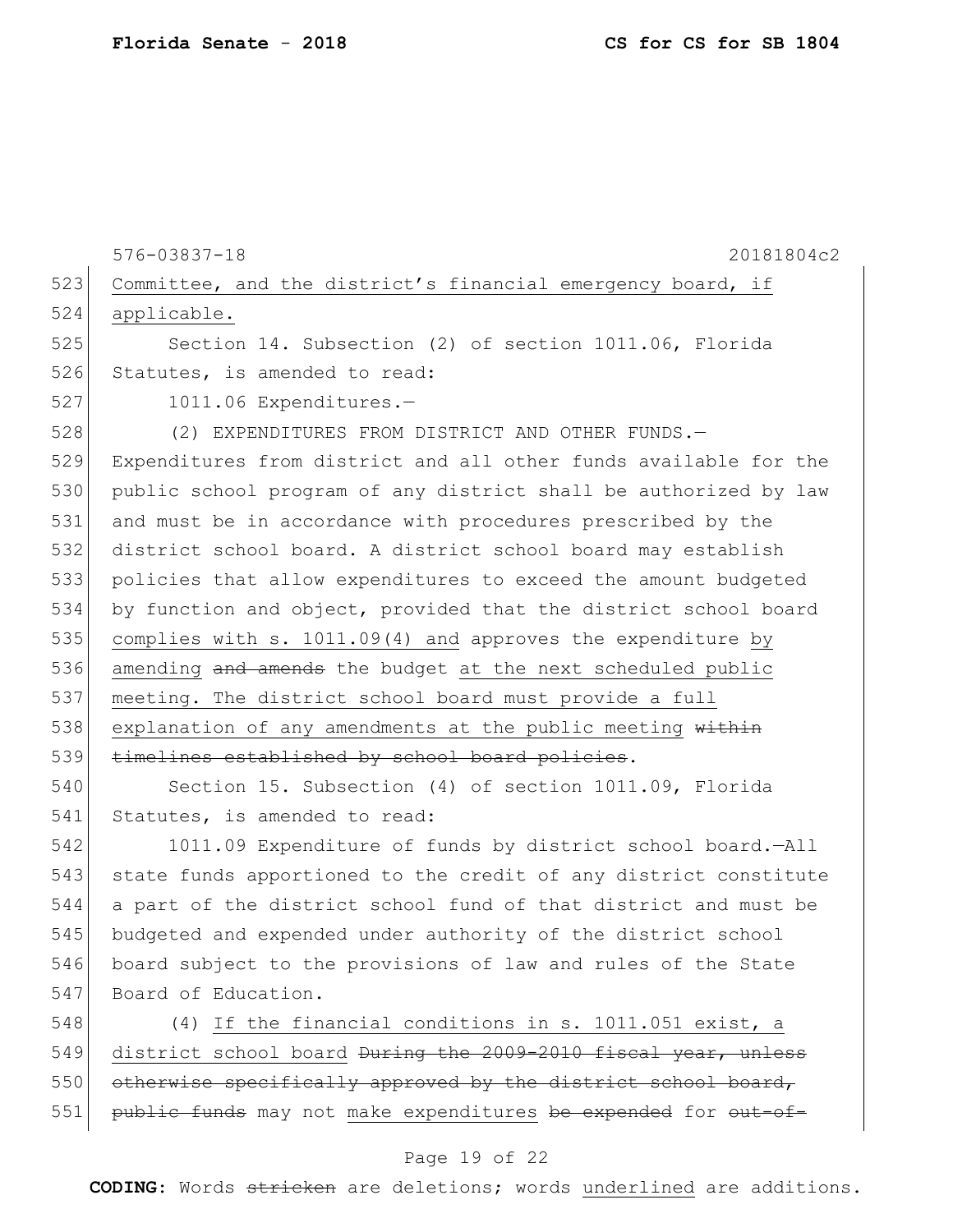|     | $576 - 03837 - 18$<br>20181804c2                                   |
|-----|--------------------------------------------------------------------|
| 552 | state travel outside of the district or cellular phones,           |
| 553 | cellular phone service, personal digital assistants, or any        |
| 554 |                                                                    |
|     | other mobile wireless communication device or service, including   |
| 555 | text messaging, whether through purchasing, leasing,               |
| 556 | contracting, or any other method, while the financial conditions   |
| 557 | exist. The expenditure of public funds for art programs, music     |
| 558 | programs, sports programs, and extracurricular programs for        |
| 559 | students is a higher priority than expending funds for employee    |
| 560 | travel and cellular phones.                                        |
| 561 | Section 16. Subsection (3) is added to section 1011.10,            |
| 562 | Florida Statutes, to read:                                         |
| 563 | $1011.10$ Penalty.-                                                |
| 564 | (3) If any of the conditions identified in s. 218.503(1)           |
| 565 | exist within a school district, the salary of each district        |
| 566 | school board member and district superintendent, calculated        |
| 567 | pursuant to ss. 1001.395 and 1001.47, shall be withheld until      |
| 568 | the conditions are corrected. This subsection does not apply to    |
| 569 | a district school board member or district superintendent          |
| 570 | elected or appointed within 1 year after the identification of     |
| 571 | the conditions in s. $218.503(1)$ if he or she did not participate |
| 572 | in the approval or preparation of the final school district        |
| 573 | budget adopted before the identification of such conditions.       |
| 574 | Section 17. Subsection (8) of section 1011.60, Florida             |
| 575 | Statutes, is amended to read:                                      |
| 576 | 1011.60 Minimum requirements of the Florida Education              |
| 577 | Finance Program.-Each district which participates in the state     |
| 578 | appropriations for the Florida Education Finance Program shall     |
| 579 | provide evidence of its effort to maintain an adequate school      |
| 580 | program throughout the district and shall meet at least the        |

# Page 20 of 22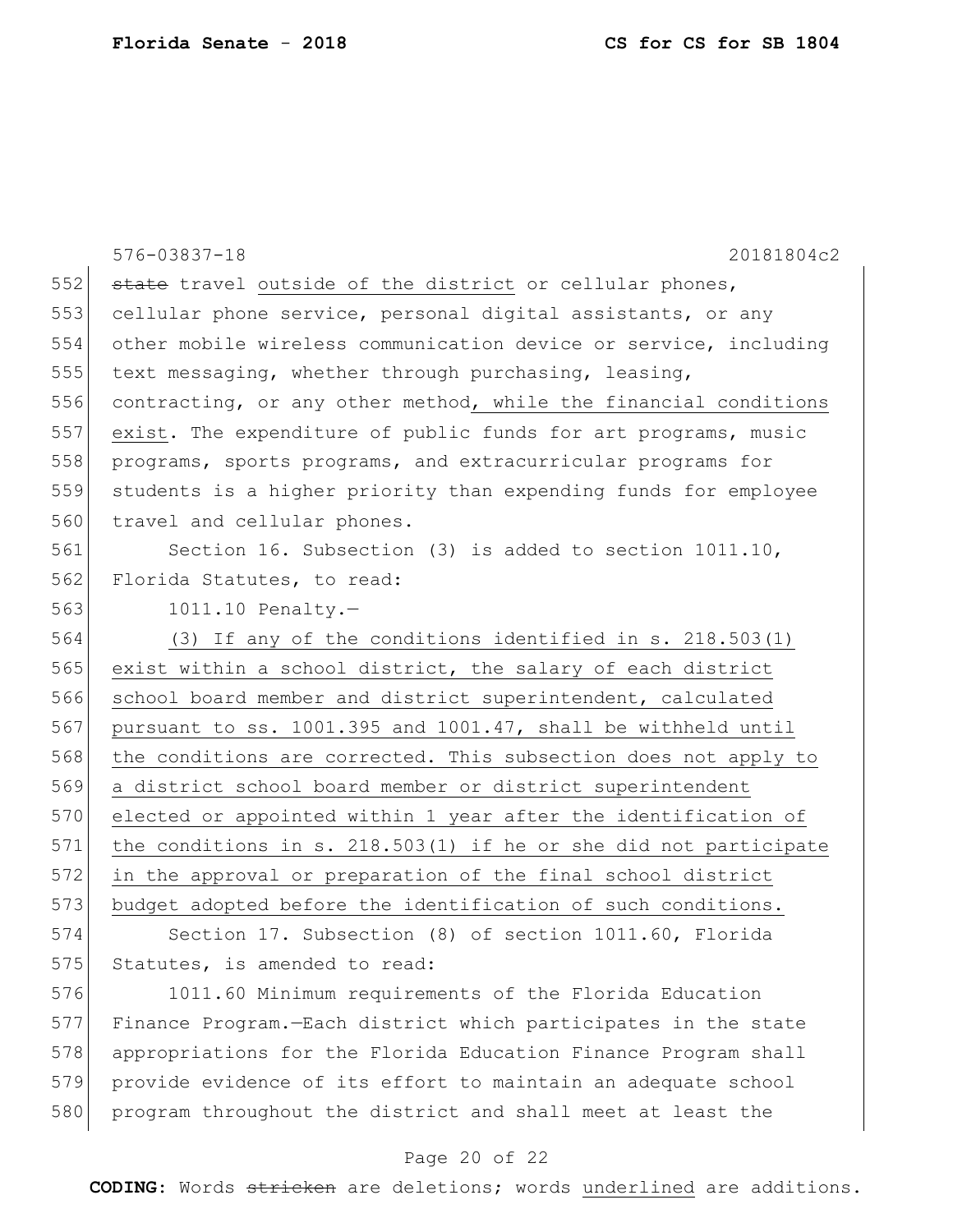|     | $576 - 03837 - 18$<br>20181804c2                                                          |
|-----|-------------------------------------------------------------------------------------------|
| 581 | following requirements:                                                                   |
| 582 | (8) MINIMUM CLASSROOM EXPENDITURE REQUIREMENTS. Comply with                               |
| 583 | the minimum classroom expenditure requirements and associated                             |
| 584 | reporting pursuant to s. 1011.64.                                                         |
| 585 | Section 18. Section 1011.64, Florida Statutes, is repealed.                               |
| 586 | Section 19. Subsection (2) of section 1012.23, Florida                                    |
| 587 | Statutes, is amended to read:                                                             |
| 588 | 1012.23 School district personnel policies.-                                              |
| 589 | (2) The district school superintendent or a district school                               |
| 590 | board member may not appoint or employ or appoint a relative, as                          |
| 591 | defined in s. 112.3135, to work under the direct supervision of                           |
| 592 | that district school board member or district school                                      |
| 593 | superintendent. The limitations of this subsection do not apply                           |
| 594 | to employees appointed or employed before the election or                                 |
| 595 | appointment of a school board member or district school                                   |
| 596 | superintendent. The Commission on Ethics shall accept and                                 |
| 597 | investigate any alleged violations of this section pursuant to                            |
| 598 | the procedures contained in ss. $112.322 - 112.3241$ .                                    |
| 599 | Section 20. Paragraph (d) of subsection (9) of section                                    |
| 600 | 1002.395, Florida Statutes, is amended to read:                                           |
| 601 | 1002.395 Florida Tax Credit Scholarship Program.-                                         |
| 602 | (9) DEPARTMENT OF EDUCATION OBLIGATIONS. The Department of                                |
| 603 | Education shall:                                                                          |
| 604 | (d) Annually verify the eligibility of expenditures as                                    |
| 605 | provided in paragraph (6)(d) using the audit required by                                  |
| 606 | paragraph (6) (m) and s. $11.45(2)$ (1) $\frac{11.45(2) + 11.45(2) + 11.45(2)}{11.45(2)}$ |
| 607 | Section 21. For the 2018-2019 fiscal year, the sum of                                     |
| 608 | \$850,000 in nonrecurring funds from the General Revenue Fund is                          |
| 609 | appropriated to the Department of Education to implement the                              |

# Page 21 of 22